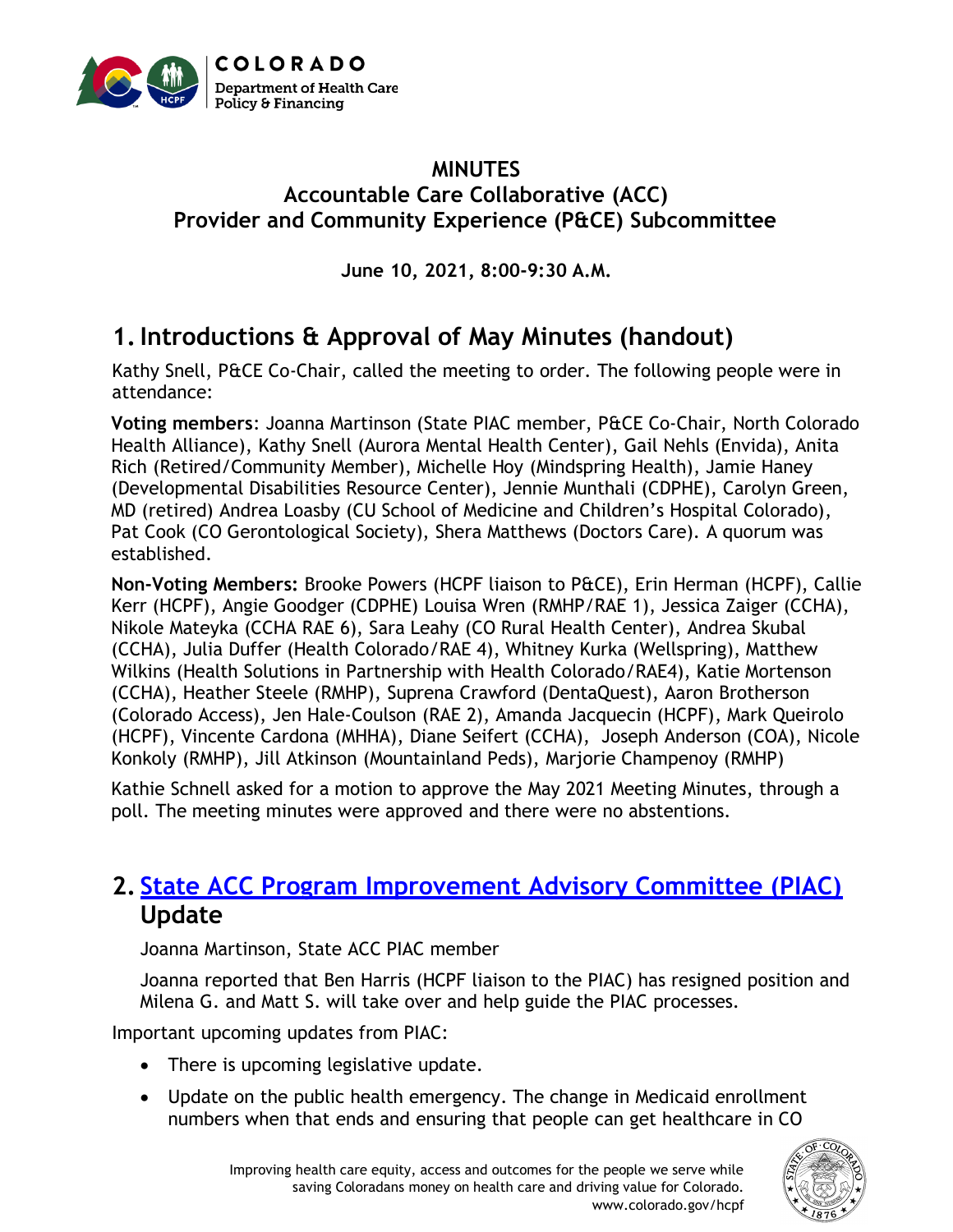moving forward.

- Continued discussion on the complex member definition. Which is pertinent to this subcommittee.
- Medicaid Director, Tracy Johnson, gave an update presentation to the PIAC.
- Racial/Equity Framework it is pertinent to this group and the agencies you represent also regional PIAC chairs.
- The PIAC will take a break in July and resume meeting in August.
- For more info visit the [PIAC website](https://hcpf.colorado.gov/accountable-care-collaborative-program-improvement-advisory-committee) for agendas, minutes, etc.

## **3. P&CE Follow-up Items & Housekeeping**

In anticipate of the P&CE presenting to the PIAC in September, Brooke Powers reviewed:

- Possible revisions to the P&CE charter and will share as a handout.
- The PIAC year is October 1-September 30.
- Creation of voting member terms for P&CE (and other subcommittees) in order to better align with PIAC. Voting member year would be 4 years terms with no more than 2 terms, subsequently.
	- $\circ$  Anita suggested that past P&CE co-chairs have an opportunity to serve 3 consecutive terms in order to not lose continuity and valuable leadership.

### **4. Workgroup Updates & Discussion**

Brooke Powers, HCPF liaison to P&CE

Brooke clarified that at each meeting we will try and carve out time for both care coordination and eConsult work but will be pivoting our current focus deeper into eConsult topic area in the next few months.

- Care Coordination Workgroup Jen Hale-Coulson, Chair
	- Further review and discussion of the workgroup'[s proposed areas of focus](https://hcpf.colorado.gov/sites/hcpf/files/Provider%20and%20Community%20Experience%20PIAC%20Subcommittee%20Care%20Coordination%20Workgroup%20Areas%20of%20Focus%20June%202021.pdf) for the P&CE relative to care coordination.
		- Do we need more RAE participation? The discussion needs to be centered around a lot of RAE participation. We need more intended focus and a lot of these questions will be more recommendations and feedback
		- **•** The goal is recommending a foundation of core principles versus trying to mandate various standards.
		- There are a lot of definitions of Care Coordination and Care Management, but it needs to be a member-focused service.
		- **EXE** Suggestion to make sure that providers were included in the definitions and to make sure that there is provider involvement also called out in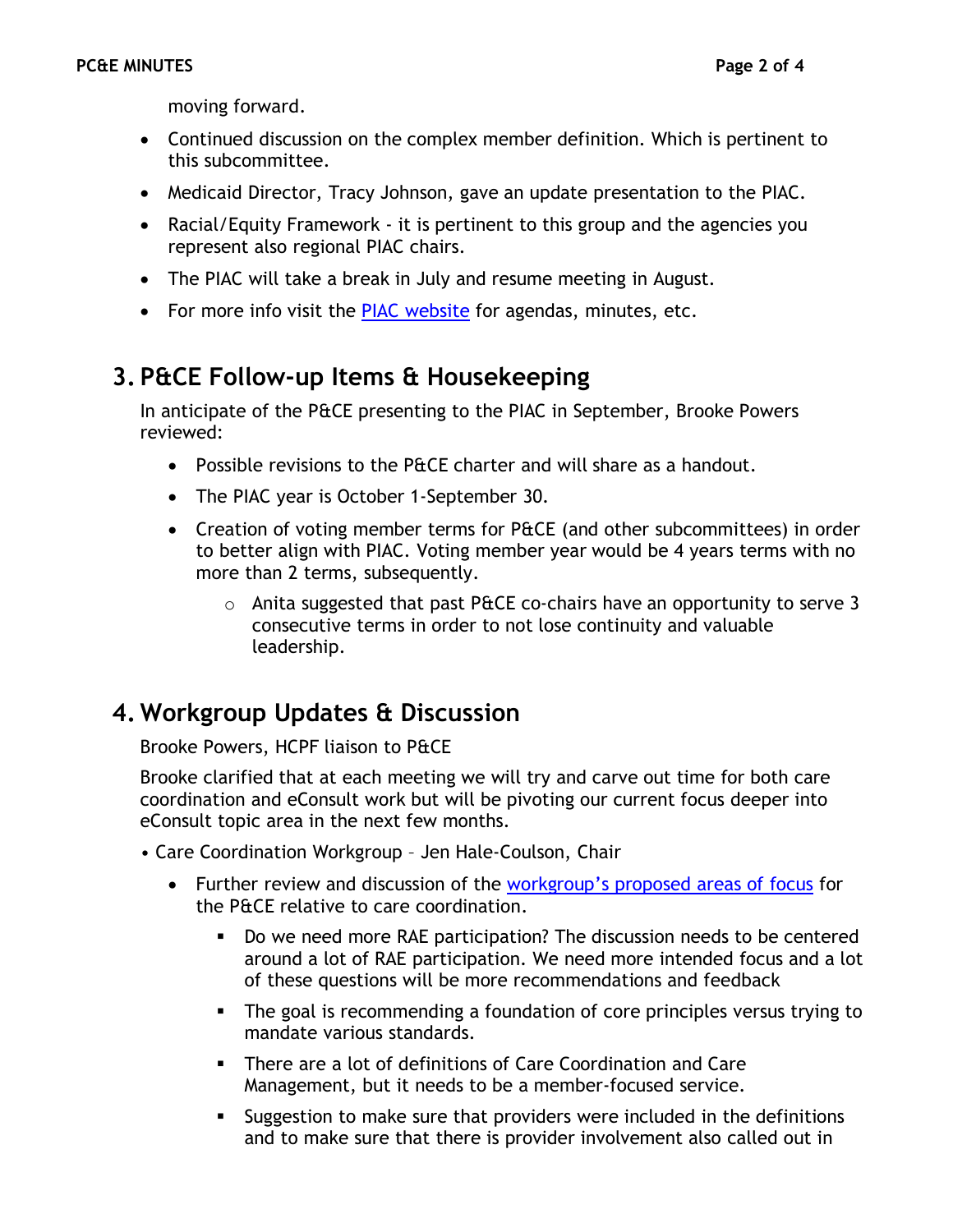the document.

- Current ideas used in processes in other organizations included, taking input from chart audits, using both process and outcome measures. Tying clinical outcomes into correlation with the Care Coordination outcomes.
- **EXECT** Suggestion to have member feedback involved in the definition. Can we meet with the MEAC?
- No model should be developed without data. Tracking is important.
- Everyone had very good points on how this is about the quality of care coordination for members.
- Brooke encouraged everyone that this will be on the radar for next few months. Keep thinking of ideas and the workgroup is available to do some offline work for the P&CE if needed.

## **5. eConsults**

#### Mark Queirolo, HCPF- ACC Team

Mark presented [HCPF's eConsult Plan](https://hcpf.colorado.gov/sites/hcpf/files/Provider%20and%20Community%20Experience%20PIAC%20Subcommittee%20eConsult%20Slide%20June%202021.pdf). The goal of eConsults is to help address high demand for specialty care, long waits to see providers, address provider shortage, reduce long distance travel for rural Coloradans, and help alleviate the challenge of limited networks of providers for rural Coloradans. The ACC is trying to improve access to specialty care. This involves continuously trying to improve the connection between primary care and specialty care.

- Reduce duplicative and/or unnecessary specialty care.
- Improve access to timely specialized care.
- Efficiently triage of members to specialty care.
- The PCP can get direct answers and the help the member more effectively. Keeping the member within their medical home is part of the idea.

Specific details Mark reviewed:

- eConsult is asynchronous between providers (not members). The PCP submits a specific clinical question to a specialist (not live) who provides guidance. This is specifically for members who do not have a relationship with a specialist.
- The state is looking to procure a single eConsult platform for the entire state to provide equal access for all providers.
- The state is currently in the process of searching for a vendor, statewide, to provide a platform that will facilitate a link between specialists and PCPs.
- HCPF will manage the quality oversight and reporting.
- This will be done in a phased implementation starting with Medicaid fee for service traditional specialists with long wait time. Focused on acute care needs, not for ongoing care management.
- Hoping to go live Q3 21/22.